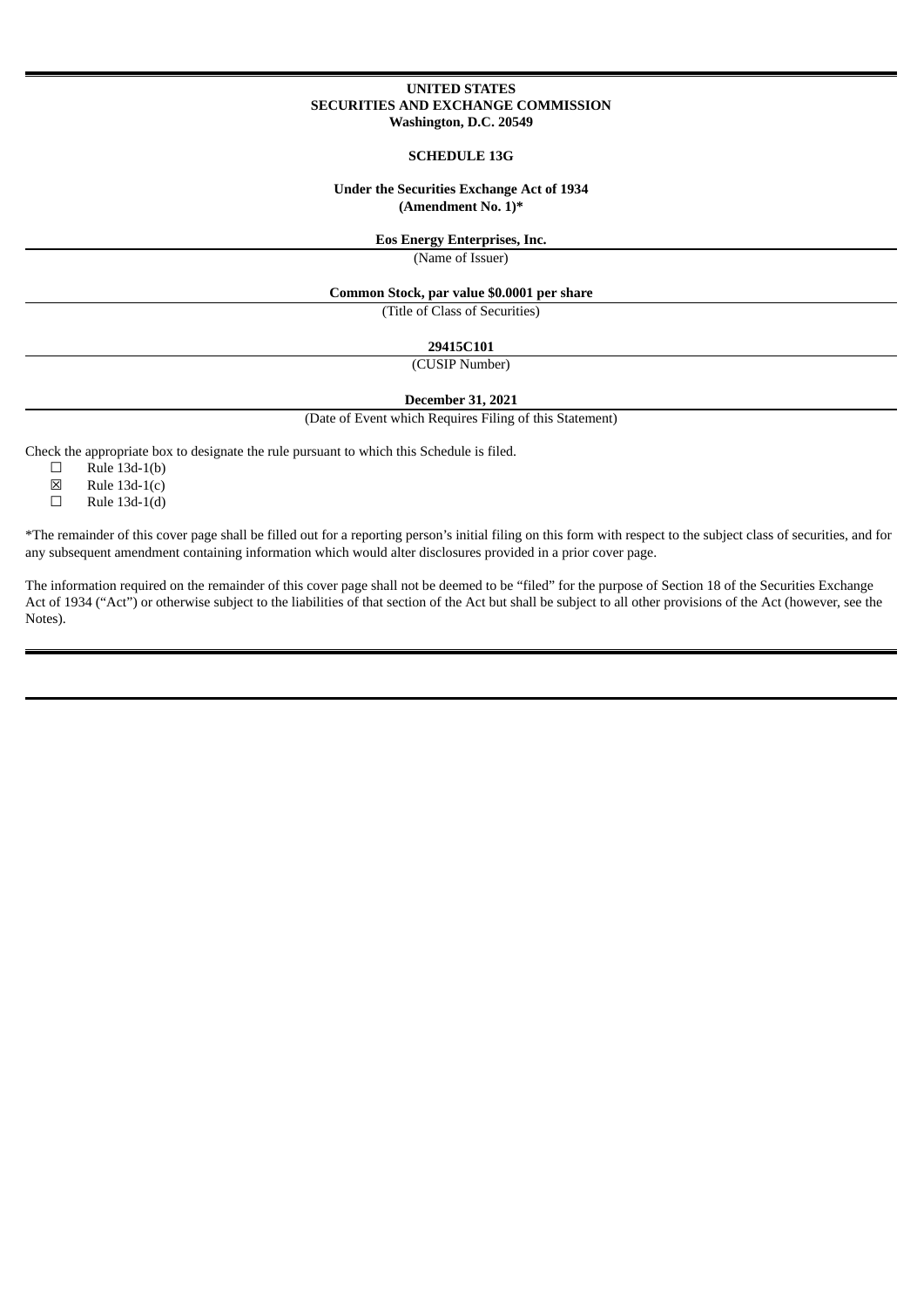| 1                                                                        | <b>NAME OF REPORTING PERSON</b>                                                   |                                      |                                                                      |  |  |  |  |
|--------------------------------------------------------------------------|-----------------------------------------------------------------------------------|--------------------------------------|----------------------------------------------------------------------|--|--|--|--|
|                                                                          | Reservoir Capital Group, L.L.C.                                                   |                                      |                                                                      |  |  |  |  |
| $\overline{2}$                                                           | CHECK THE APPROPRIATE BOX IF A MEMBER OF A GROUP<br>(a) $\Box$<br>$(b)$ $\square$ |                                      |                                                                      |  |  |  |  |
| 3                                                                        | <b>SEC USE ONLY</b>                                                               |                                      |                                                                      |  |  |  |  |
| 4                                                                        |                                                                                   | CITIZENSHIP OR PLACE OF ORGANIZATION |                                                                      |  |  |  |  |
|                                                                          | Delaware                                                                          |                                      |                                                                      |  |  |  |  |
|                                                                          |                                                                                   | 5                                    | <b>SOLE VOTING POWER</b><br>1,813,747                                |  |  |  |  |
| <b>NUMBER OF</b><br><b>SHARES</b><br><b>BENEFICIALLY</b><br><b>OWNED</b> |                                                                                   |                                      | <b>6 SHARED VOTING POWER</b>                                         |  |  |  |  |
| BY EACH<br><b>REPORTING</b><br><b>PERSON</b>                             |                                                                                   | 7                                    | <b>SOLE DISPOSITIVE POWER</b><br>1,813,747                           |  |  |  |  |
| <b>WITH</b>                                                              |                                                                                   | R.                                   | <b>SHARED DISPOSITIVE POWER</b>                                      |  |  |  |  |
| 9                                                                        | AGGREGATE AMOUNT BENEFICIALLY OWNED BY EACH REPORTING PERSON                      |                                      |                                                                      |  |  |  |  |
| 1,813,747                                                                |                                                                                   |                                      | $\Box$                                                               |  |  |  |  |
| 10                                                                       |                                                                                   |                                      | CHECK BOX IF THE AGGREGATE AMOUNT IN ROW (9) EXCLUDES CERTAIN SHARES |  |  |  |  |
| $\overline{11}$                                                          | PERCENT OF CLASS REPRESENTED BY AMOUNT IN ROW (9)                                 |                                      |                                                                      |  |  |  |  |
|                                                                          | 3.4%                                                                              |                                      |                                                                      |  |  |  |  |
| 12                                                                       | TYPE OF REPORTING PERSON                                                          |                                      |                                                                      |  |  |  |  |
| PN                                                                       |                                                                                   |                                      |                                                                      |  |  |  |  |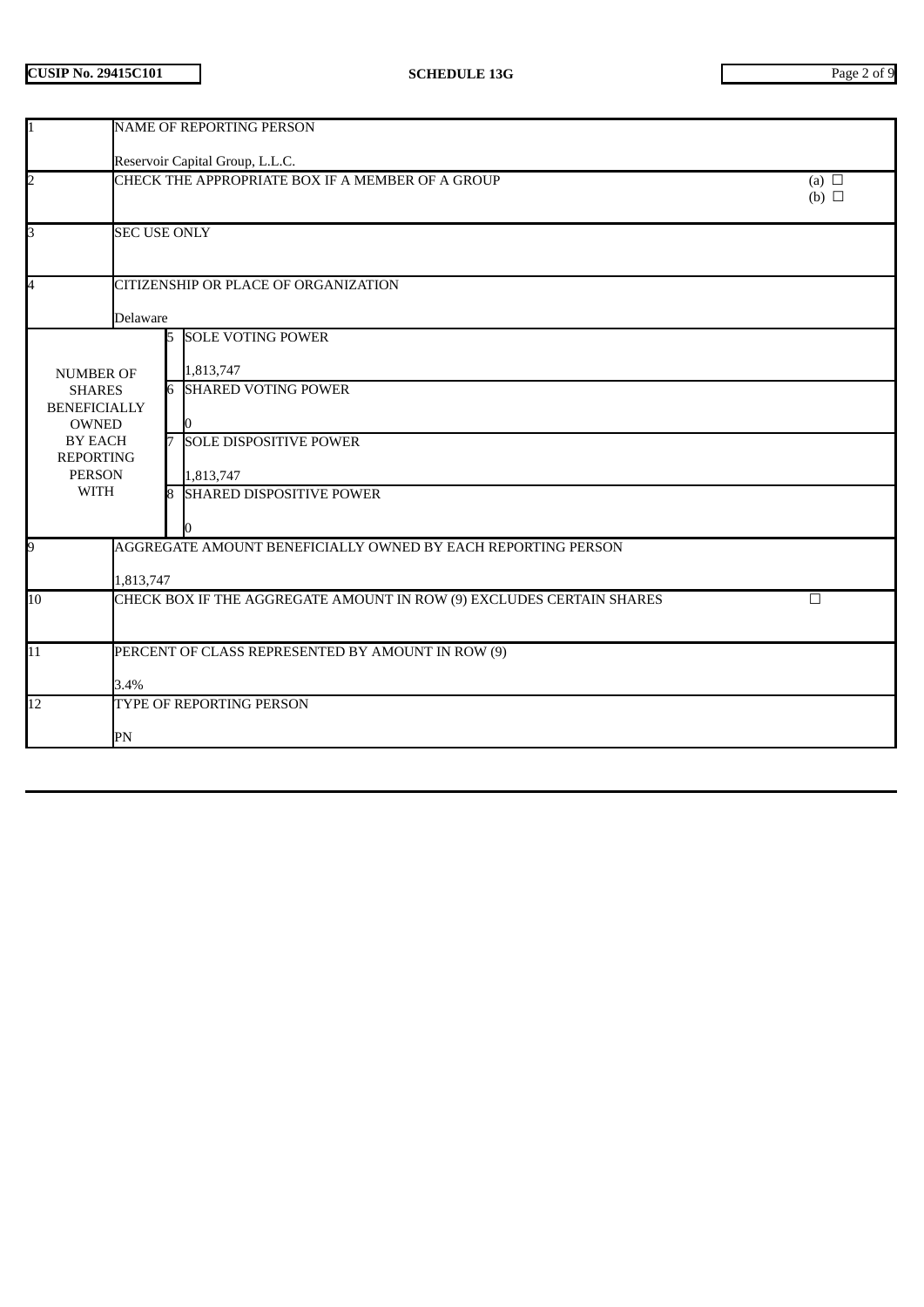| $\mathbf{1}$                                                                         | NAME OF REPORTING PERSON                                                     |    |                                 |  |  |  |
|--------------------------------------------------------------------------------------|------------------------------------------------------------------------------|----|---------------------------------|--|--|--|
|                                                                                      | RCGM, LLC                                                                    |    |                                 |  |  |  |
| $\overline{a}$                                                                       | CHECK THE APPROPRIATE BOX IF A MEMBER OF A GROUP<br>(a) $\Box$<br>(b) $\Box$ |    |                                 |  |  |  |
| $\overline{\mathsf{S}}$                                                              | <b>SEC USE ONLY</b>                                                          |    |                                 |  |  |  |
| 4<br>CITIZENSHIP OR PLACE OF ORGANIZATION                                            |                                                                              |    |                                 |  |  |  |
| Delaware                                                                             |                                                                              |    |                                 |  |  |  |
|                                                                                      |                                                                              | 15 | <b>SOLE VOTING POWER</b>        |  |  |  |
| <b>NUMBER OF</b>                                                                     |                                                                              |    | 1,813,747                       |  |  |  |
| <b>SHARES</b><br><b>BENEFICIALLY</b>                                                 |                                                                              |    | <b>6 SHARED VOTING POWER</b>    |  |  |  |
| <b>OWNED</b>                                                                         |                                                                              |    |                                 |  |  |  |
| <b>BY EACH</b><br><b>REPORTING</b>                                                   |                                                                              | 7  | <b>SOLE DISPOSITIVE POWER</b>   |  |  |  |
| <b>PERSON</b>                                                                        |                                                                              |    | 1,813,747                       |  |  |  |
| <b>WITH</b>                                                                          |                                                                              | 8  | <b>SHARED DISPOSITIVE POWER</b> |  |  |  |
|                                                                                      |                                                                              |    |                                 |  |  |  |
| 9                                                                                    | AGGREGATE AMOUNT BENEFICIALLY OWNED BY EACH REPORTING PERSON                 |    |                                 |  |  |  |
| 1,813,747                                                                            |                                                                              |    |                                 |  |  |  |
| 10<br>CHECK BOX IF THE AGGREGATE AMOUNT IN ROW (9) EXCLUDES CERTAIN SHARES<br>$\Box$ |                                                                              |    |                                 |  |  |  |
|                                                                                      |                                                                              |    |                                 |  |  |  |
| $\overline{11}$                                                                      | PERCENT OF CLASS REPRESENTED BY AMOUNT IN ROW (9)                            |    |                                 |  |  |  |
|                                                                                      | 3.4%                                                                         |    |                                 |  |  |  |
| 12<br>TYPE OF REPORTING PERSON                                                       |                                                                              |    |                                 |  |  |  |
| IA, CO                                                                               |                                                                              |    |                                 |  |  |  |
|                                                                                      |                                                                              |    |                                 |  |  |  |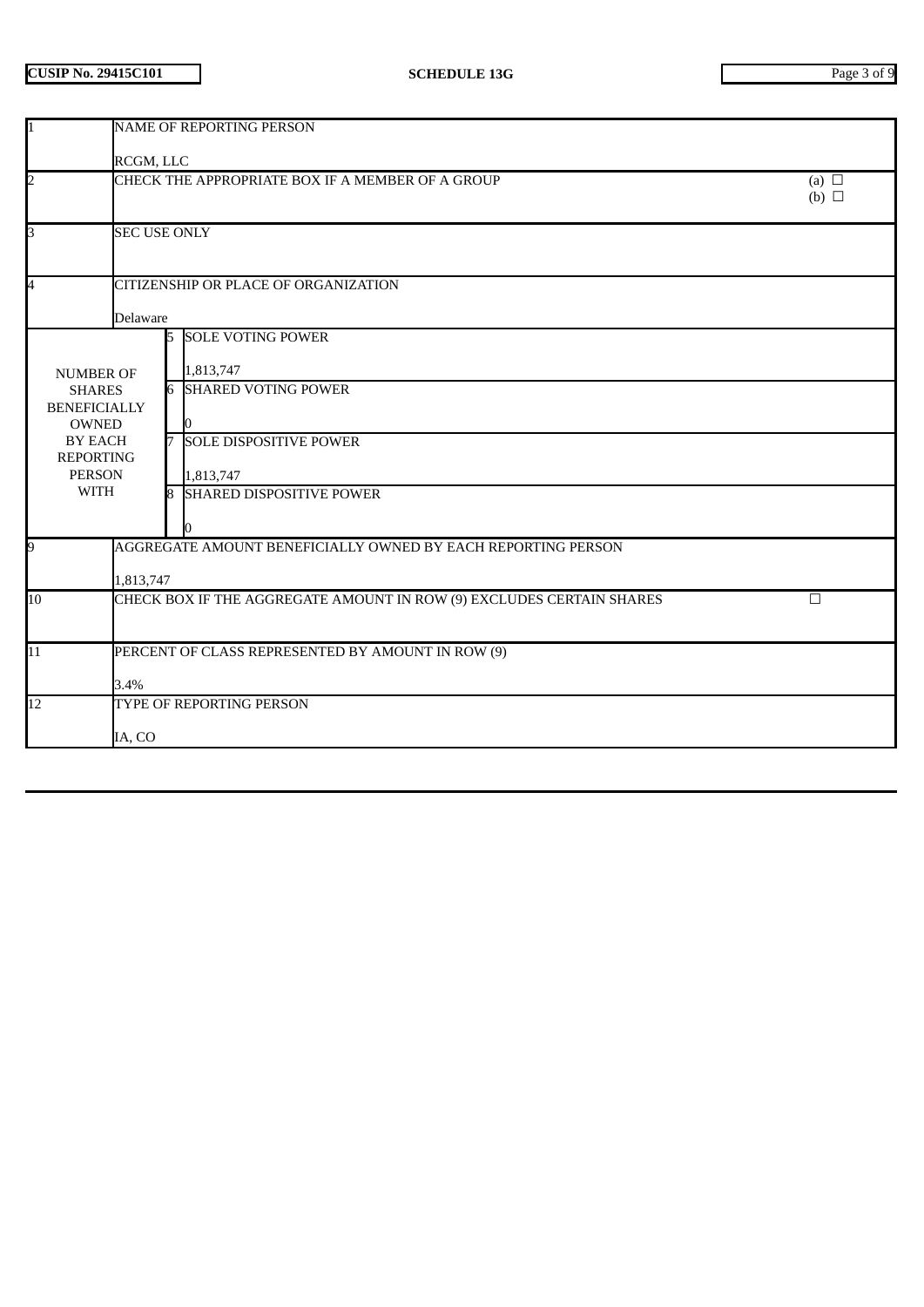|                                                                            | <b>NAME OF REPORTING PERSON</b>                                              |                                 |                                                              |  |  |  |
|----------------------------------------------------------------------------|------------------------------------------------------------------------------|---------------------------------|--------------------------------------------------------------|--|--|--|
|                                                                            | Daniel H. Stern                                                              |                                 |                                                              |  |  |  |
| $\overline{2}$                                                             | CHECK THE APPROPRIATE BOX IF A MEMBER OF A GROUP<br>(a) $\Box$<br>(b) $\Box$ |                                 |                                                              |  |  |  |
| 3                                                                          | <b>SEC USE ONLY</b>                                                          |                                 |                                                              |  |  |  |
| 4                                                                          | CITIZENSHIP OR PLACE OF ORGANIZATION                                         |                                 |                                                              |  |  |  |
|                                                                            |                                                                              | <b>United States of America</b> |                                                              |  |  |  |
|                                                                            |                                                                              |                                 | <b>5 SOLE VOTING POWER</b>                                   |  |  |  |
| <b>NUMBER OF</b><br><b>SHARES</b>                                          |                                                                              |                                 | <b>6 SHARED VOTING POWER</b>                                 |  |  |  |
| <b>BENEFICIALLY</b><br><b>OWNED</b><br><b>BY EACH</b>                      |                                                                              |                                 |                                                              |  |  |  |
|                                                                            |                                                                              | 1,813,747                       | 7 SOLE DISPOSITIVE POWER                                     |  |  |  |
| <b>REPORTING</b>                                                           |                                                                              |                                 |                                                              |  |  |  |
| <b>PERSON</b>                                                              |                                                                              |                                 |                                                              |  |  |  |
| <b>WITH</b>                                                                |                                                                              |                                 | 8 SHARED DISPOSITIVE POWER                                   |  |  |  |
|                                                                            |                                                                              | 1,813,747                       |                                                              |  |  |  |
| 9                                                                          |                                                                              |                                 | AGGREGATE AMOUNT BENEFICIALLY OWNED BY EACH REPORTING PERSON |  |  |  |
|                                                                            | 1,813,747                                                                    |                                 |                                                              |  |  |  |
| CHECK BOX IF THE AGGREGATE AMOUNT IN ROW (9) EXCLUDES CERTAIN SHARES<br>10 |                                                                              | $\Box$                          |                                                              |  |  |  |
|                                                                            |                                                                              |                                 |                                                              |  |  |  |
| 11                                                                         | PERCENT OF CLASS REPRESENTED BY AMOUNT IN ROW (9)                            |                                 |                                                              |  |  |  |
|                                                                            | 3.4%                                                                         |                                 |                                                              |  |  |  |
| 12                                                                         | TYPE OF REPORTING PERSON                                                     |                                 |                                                              |  |  |  |
|                                                                            | IN                                                                           |                                 |                                                              |  |  |  |
|                                                                            |                                                                              |                                 |                                                              |  |  |  |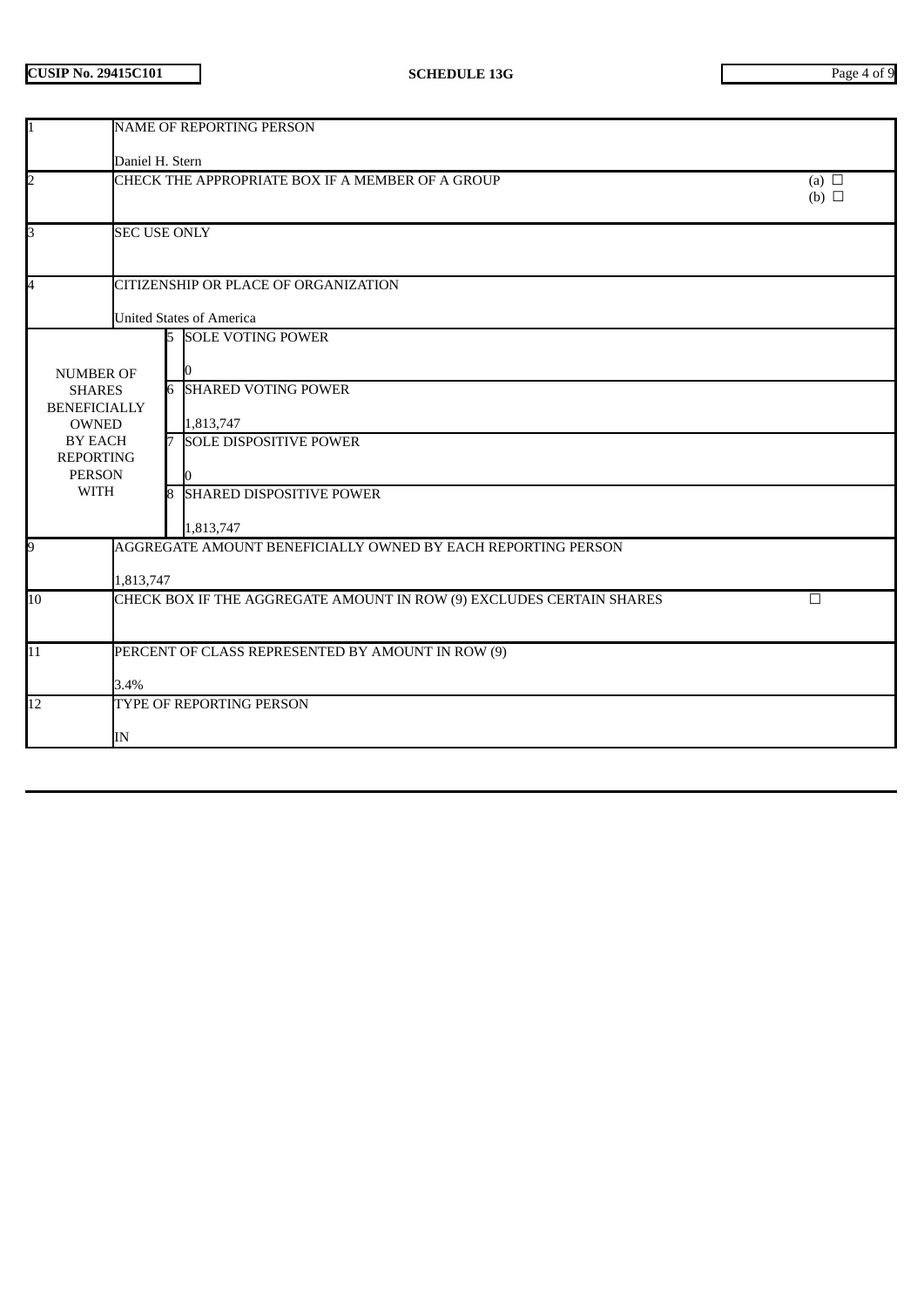| <b>NAME OF REPORTING PERSON</b>                                              |                                                                                                                                                              |                                                                                                                                                                                                                                                |  |  |  |  |
|------------------------------------------------------------------------------|--------------------------------------------------------------------------------------------------------------------------------------------------------------|------------------------------------------------------------------------------------------------------------------------------------------------------------------------------------------------------------------------------------------------|--|--|--|--|
| Craig A. Huff                                                                |                                                                                                                                                              |                                                                                                                                                                                                                                                |  |  |  |  |
| CHECK THE APPROPRIATE BOX IF A MEMBER OF A GROUP<br>(a) $\Box$<br>(b) $\Box$ |                                                                                                                                                              |                                                                                                                                                                                                                                                |  |  |  |  |
| <b>SEC USE ONLY</b>                                                          |                                                                                                                                                              |                                                                                                                                                                                                                                                |  |  |  |  |
|                                                                              |                                                                                                                                                              |                                                                                                                                                                                                                                                |  |  |  |  |
|                                                                              |                                                                                                                                                              |                                                                                                                                                                                                                                                |  |  |  |  |
|                                                                              | <b>5 SOLE VOTING POWER</b>                                                                                                                                   |                                                                                                                                                                                                                                                |  |  |  |  |
|                                                                              |                                                                                                                                                              |                                                                                                                                                                                                                                                |  |  |  |  |
|                                                                              |                                                                                                                                                              |                                                                                                                                                                                                                                                |  |  |  |  |
|                                                                              | 1,813,747                                                                                                                                                    |                                                                                                                                                                                                                                                |  |  |  |  |
|                                                                              |                                                                                                                                                              |                                                                                                                                                                                                                                                |  |  |  |  |
|                                                                              |                                                                                                                                                              |                                                                                                                                                                                                                                                |  |  |  |  |
|                                                                              |                                                                                                                                                              |                                                                                                                                                                                                                                                |  |  |  |  |
|                                                                              | 1,813,747                                                                                                                                                    |                                                                                                                                                                                                                                                |  |  |  |  |
|                                                                              |                                                                                                                                                              |                                                                                                                                                                                                                                                |  |  |  |  |
|                                                                              |                                                                                                                                                              |                                                                                                                                                                                                                                                |  |  |  |  |
| CHECK BOX IF THE AGGREGATE AMOUNT IN ROW (9) EXCLUDES CERTAIN SHARES<br>10   |                                                                                                                                                              | $\Box$                                                                                                                                                                                                                                         |  |  |  |  |
|                                                                              |                                                                                                                                                              |                                                                                                                                                                                                                                                |  |  |  |  |
| PERCENT OF CLASS REPRESENTED BY AMOUNT IN ROW (9)                            |                                                                                                                                                              |                                                                                                                                                                                                                                                |  |  |  |  |
|                                                                              |                                                                                                                                                              |                                                                                                                                                                                                                                                |  |  |  |  |
| TYPE OF REPORTING PERSON                                                     |                                                                                                                                                              |                                                                                                                                                                                                                                                |  |  |  |  |
|                                                                              |                                                                                                                                                              |                                                                                                                                                                                                                                                |  |  |  |  |
|                                                                              | <b>NUMBER OF</b><br><b>SHARES</b><br><b>BENEFICIALLY</b><br><b>OWNED</b><br><b>BY EACH</b><br><b>REPORTING</b><br><b>PERSON</b><br><b>WITH</b><br>3.4%<br>IN | CITIZENSHIP OR PLACE OF ORGANIZATION<br><b>United States of America</b><br><b>6 SHARED VOTING POWER</b><br>7 SOLE DISPOSITIVE POWER<br>8 SHARED DISPOSITIVE POWER<br>AGGREGATE AMOUNT BENEFICIALLY OWNED BY EACH REPORTING PERSON<br>1,813,747 |  |  |  |  |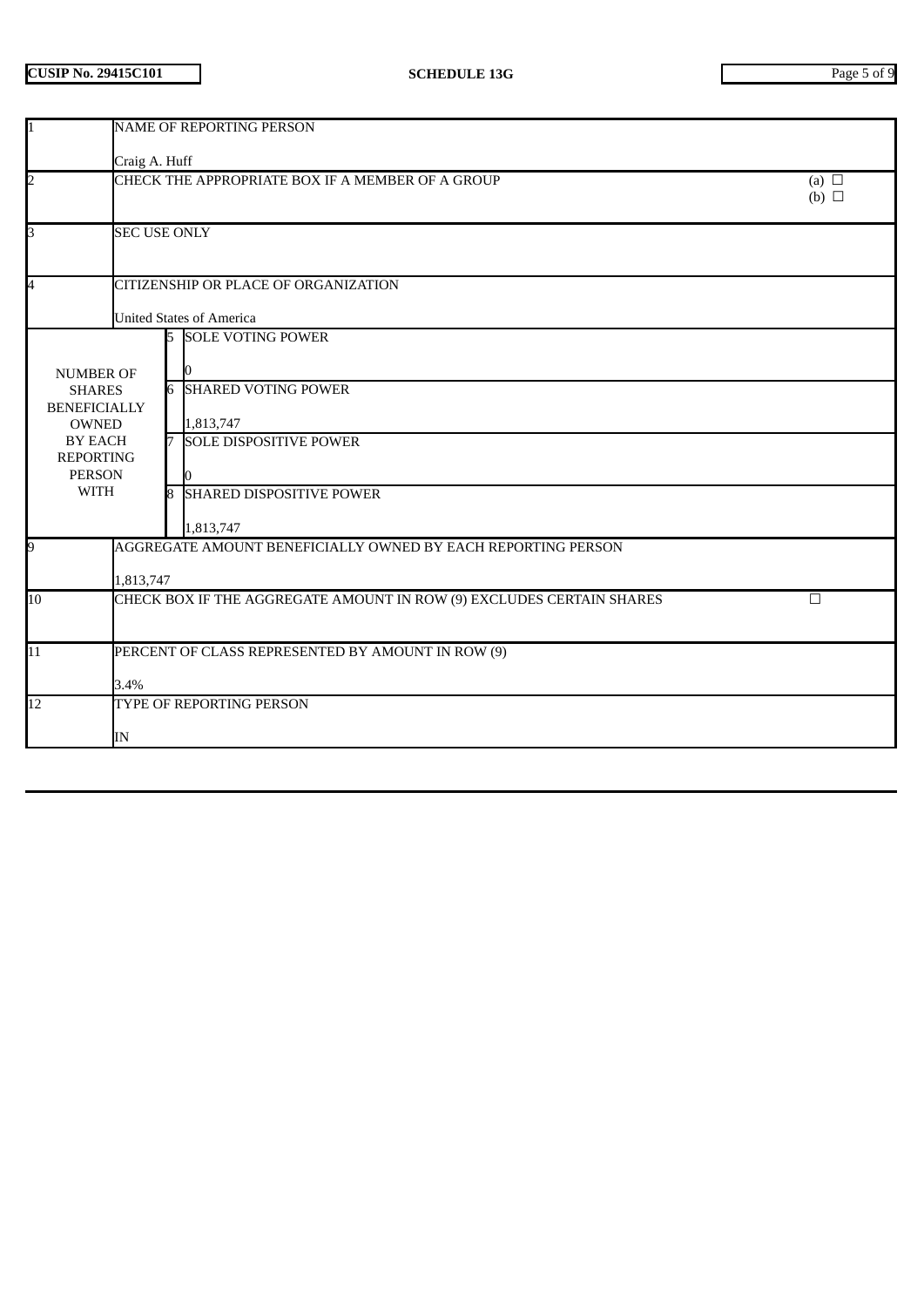- **ITEM 1.** (a) Name of Issuer:
	- Eos Energy Enterprises, Inc. (the "Issuer")
	- (b) Address of Issuer's Principal Executive Offices:

3920 Park Avenue Edison, New Jersey 08820

**ITEM 2.** (a) Name of Person Filing:

This statement is being filed on behalf of each of the following persons (each, a "Reporting Person" and, collectively, the "Reporting Persons"):

- (1) Reservoir Capital Group, L.L.C., which is, or controls, the general partner of certain private investment partnerships
- (2) RCGM, LLC, the managing member of Reservoir Capital Group, L.L.C.
- (3) Daniel H. Stern, senior managing member of RCGM, LLC
- (4) Craig A. Huff, senior managing member of RCGM, LLC
- (b) Address of Principal Business Office, or if none, Residence:

The principal business address for each of the Reporting Persons is:

767 Fifth Avenue, 33rd Floor New York, New York 10153 (212) 610-9000

(c) Citizenship:

See row 4 of the cover page of each Reporting Person.

(d) Title of Class of Securities:

See cover page.

(e) CUSIP Number:

See cover page.

ITEM 3. IF THIS STATEMENT IS FILED PURSUANT TO §240.13D-1(B) OR 240.13D-2(B) OR (C), CHECK WHETHER THE PERSON **FILING IS A:**

Not applicable.

## **ITEM 4. OWNERSHIP.**

The calculations of beneficial ownership percentage is based on 53,698,840, as reported by the Issuer in its Form 10-Q filed on November 10, 2021.

(a) Amount beneficially owned:

See row 9 of the cover page of each Reporting Person

(b) Percent of class:

See row 11 of the cover page of each Reporting Person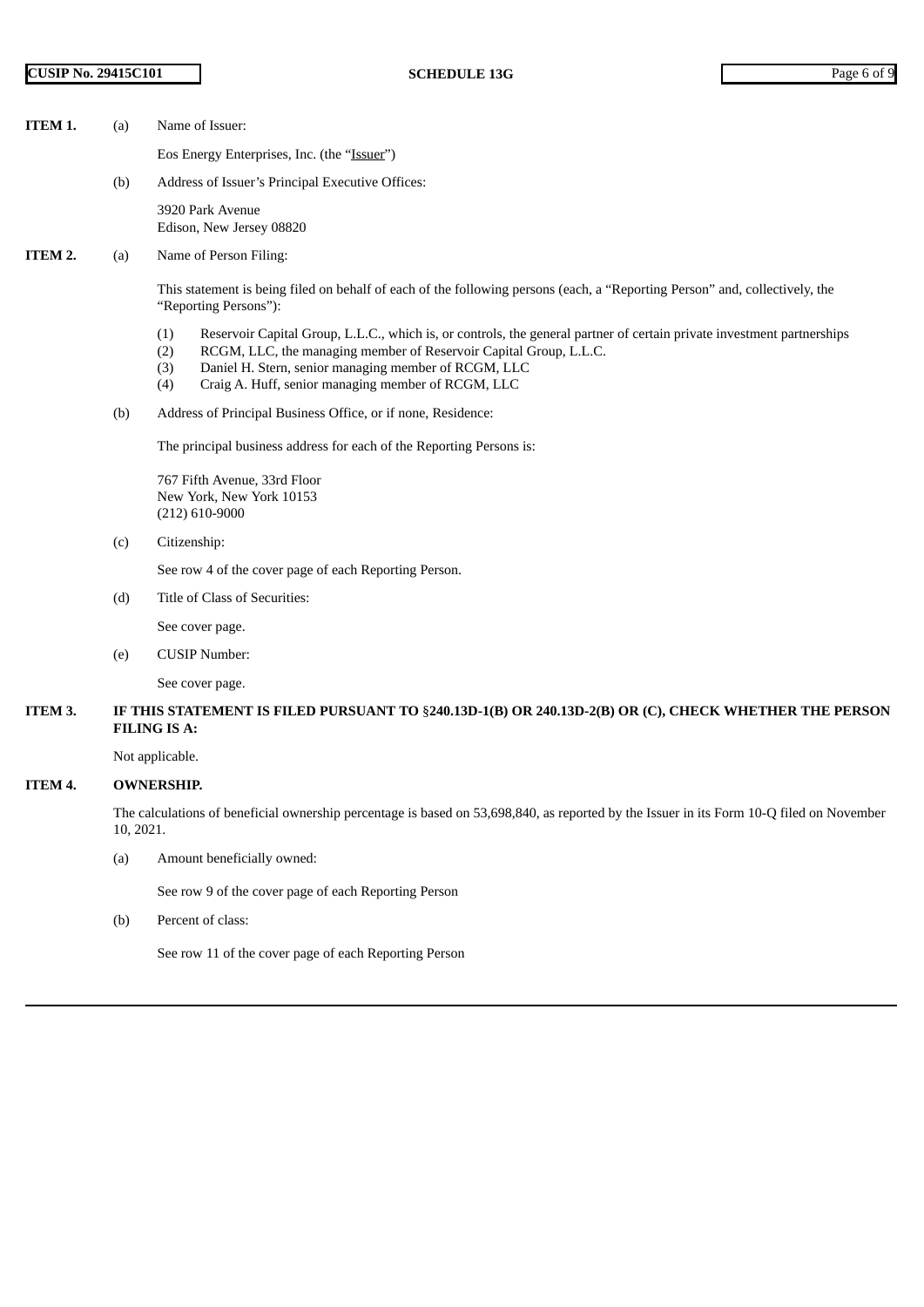- (c) Number of shares as to which such person has:
	- (i) Sole power to vote or to direct the vote:

See row 5 of the cover page of each Reporting Person.

(ii) Shared power to vote or to direct the vote:

See row 6 of the cover page of each Reporting Person.

(iii) Sole power to dispose or to direct the disposition of:

See row 7 of the cover page of each Reporting Person.

(iv) Shared power to dispose or to direct the disposition of:

See row 8 of the cover page of each Reporting Person.

## **ITEM 5. OWNERSHIP OF FIVE PERCENT OR LESS OF A CLASS.**

If this statement is being filed to report the fact that as of the date hereof the reporting person has ceased to be the beneficial owner of more than 5 percent of the class of securities, check the following box  $\boxtimes$ .

#### **ITEM 6. OWNERSHIP OF MORE THAN FIVE PERCENT ON BEHALF OF ANOTHER PERSON.**

Not applicable.

**ITEM 7. IDENTIFICATION AND CLASSIFICATION OF THE SUBSIDIARY WHICH ACQUIRED THE SECURITY BEING REPORTED ON BY THE PARENT HOLDING COMPANY.**

Not applicable.

### **ITEM 8. IDENTIFICATION AND CLASSIFICATION OF MEMBERS OF THE GROUP.**

Not applicable.

**ITEM 9. NOTICE OF DISSOLUTION OF GROUP.**

Not applicable.

**ITEM 10. CERTIFICATION.**

By signing below I certify that, to the best of my knowledge and belief, the securities referred to above were not acquired and are not held for the purpose of or with the effect of changing or influencing the control of the Issuer of the securities and were not acquired and are not held in connection with or as a participant in any transaction having that purpose or effect, other than activities solely in connection with a nomination under §240.14a-11.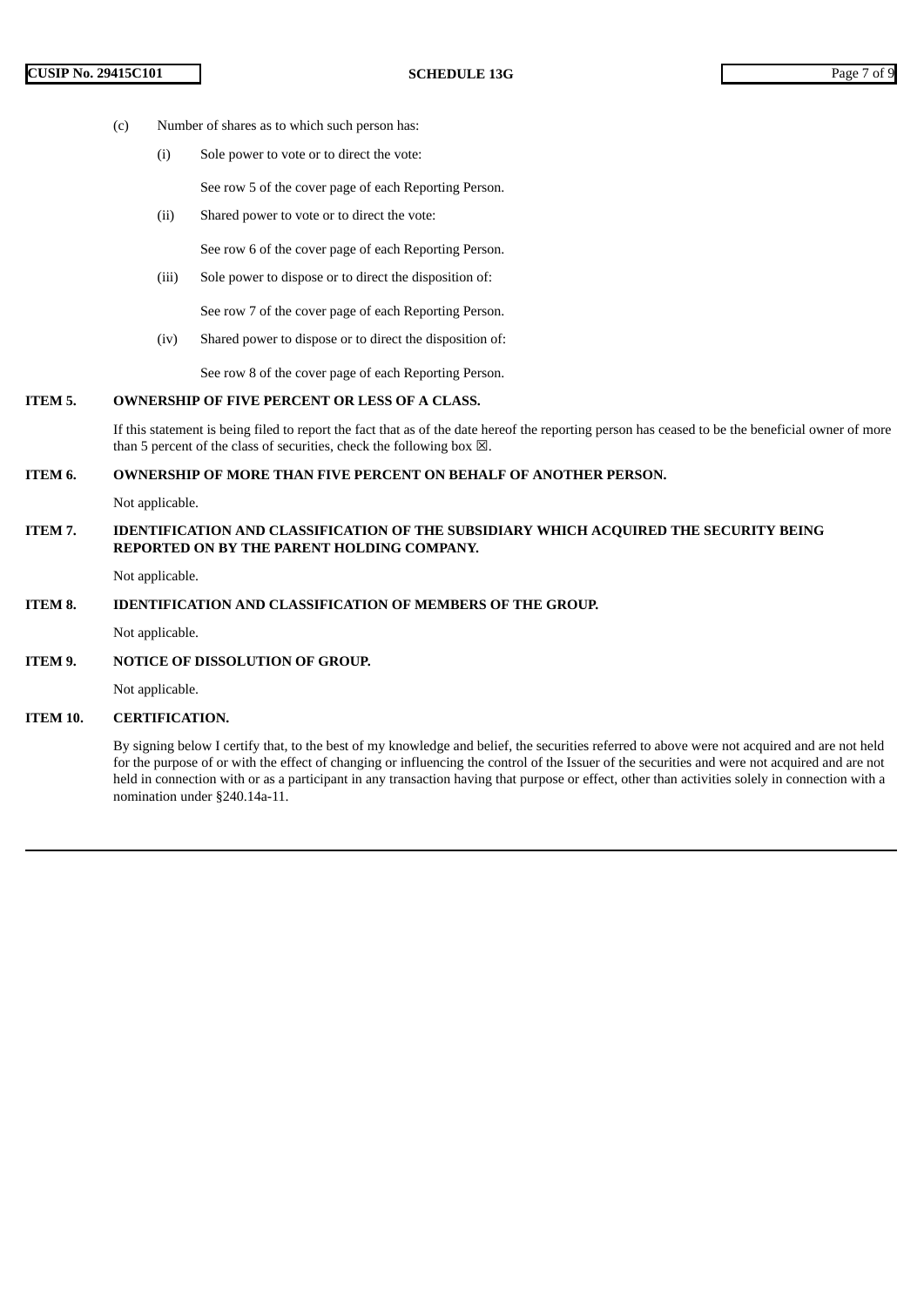#### **SIGNATURE**

After reasonable inquiry and to the best of my knowledge and belief, I certify that the information set forth in this statement is true, complete and correct.

Dated: February 8, 2022

## **Reservoir Capital Group, L.L.C.**

By: /s/ Craig A. Huff Name: Craig A. Huff Title: Co-Chief Executive Officer

# **RCGM, LLC**

By: /s/ Craig A. Huff Name: Craig A. Huff Title: Co-Chief Executive Officer

#### **Daniel H. Stern**

/s/ Daniel H. Stern Name: Daniel H. Stern

# **Craig A. Huff**

/s/ Craig A. Huff Name: Craig A. Huff